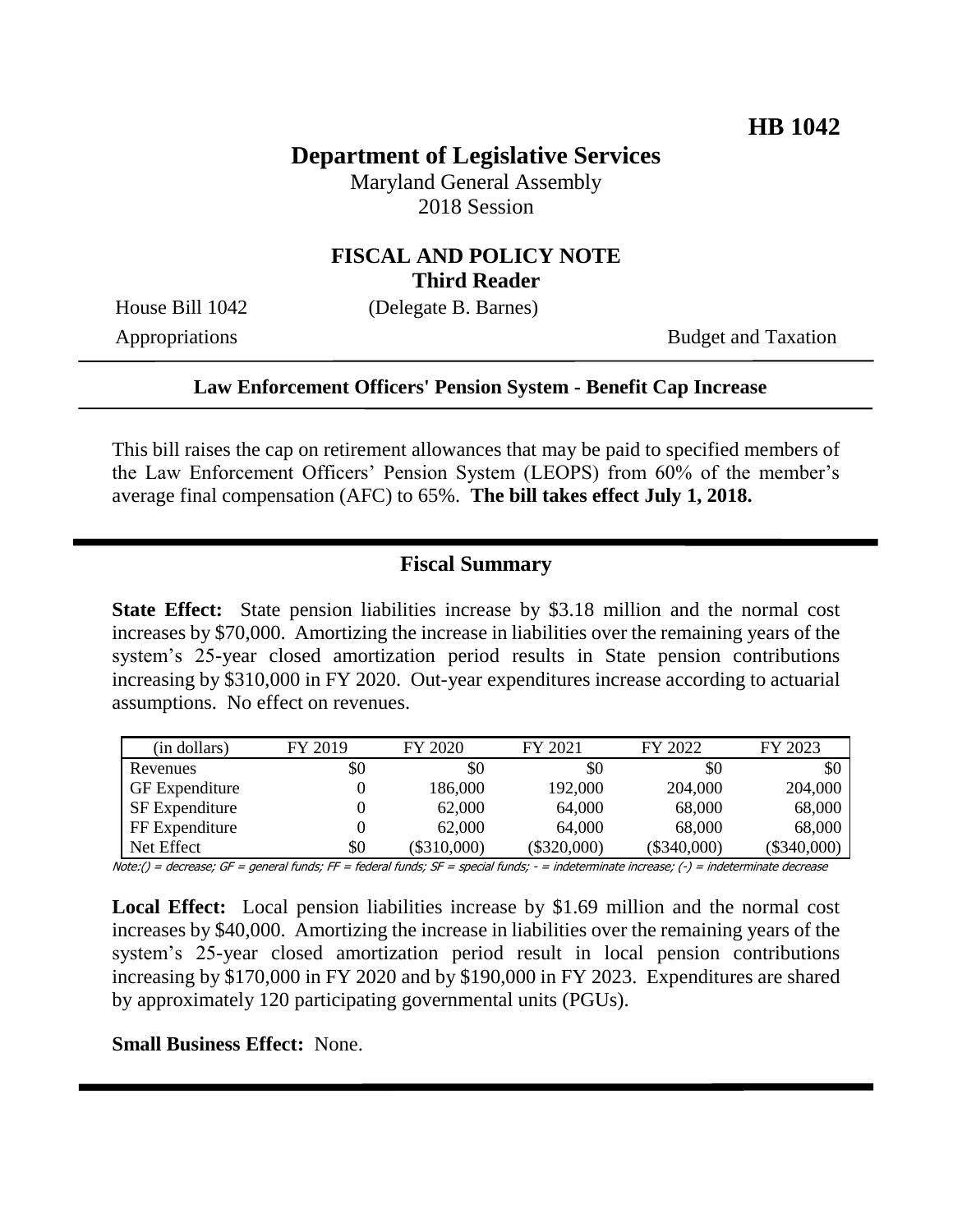### **Analysis**

C**urrent Law:** LEOPS was established on July 1, 1990, with participation a condition of employment for specified public safety officers, including law enforcement officers and firefighters of PGUs. It consists of two components:

- a retirement plan applicable to officers who were in the Employees' Retirement System prior to the creation of LEOPS and who elected to transfer to LEOPS by December 31, 2000; and
- a pension plan for all other members.

The retirement allowances payable under the two components are different. Members of the retirement plan receive 2.3% of their AFC for the first 30 years of service, plus 1.0% of their AFC for each additional year. Thus, there is no cap on their benefits, but the benefit is reduced for each year after 30 years of service.

Pension plan participants receive 2.0% of AFC for each year of service, up to 60% of their AFC. Thus, their benefit is capped at 30 years of service (2.0% x 30).

AFC is calculated based on the highest three consecutive years for LEOPS members hired on or before June 30, 2011; it is calculated based on the highest five consecutive years for those hired on or after July 1, 2011.

**Background:** The actuary advises that there are no remaining members of LEOPS in the retirement plan, so all current members of LEOPS are in the pension plan and, therefore, affected by the bill.

**State Expenditures:** The bill allows LEOPS members to earn benefits for an additional 2.5 years of service. Current actuarial assumptions regarding retirement rates for LEOPS adjust higher when an individual reaches 25 years of service at a given age but do not adjust again after that. The actuary advises that, given the small number of members who reach 30 years of service in LEOPS, retirement rates are not likely to adjust due to the bill. In other words, people planning to retire after 30 years are not likely to reconsider that decision just to earn up to an additional 2.5 years of service credit.

HB 1042/ Page 2 Therefore, the bill affects only the small number of members who already work beyond 30 years even though they do not earn additional retirement credit; currently, there are 37 active members of LEOPS with more than 30 years of service. Assuming they do not retire before the bill takes effect, those individuals, plus any current and future LEOPS members who work past 30 years, earn higher benefits under the bill. Based on that assumption, State pension liabilities increase by \$3.18 million and the normal cost increases by \$70,000. The bill's changes will be recognized at the June 30, 2018 actuarial